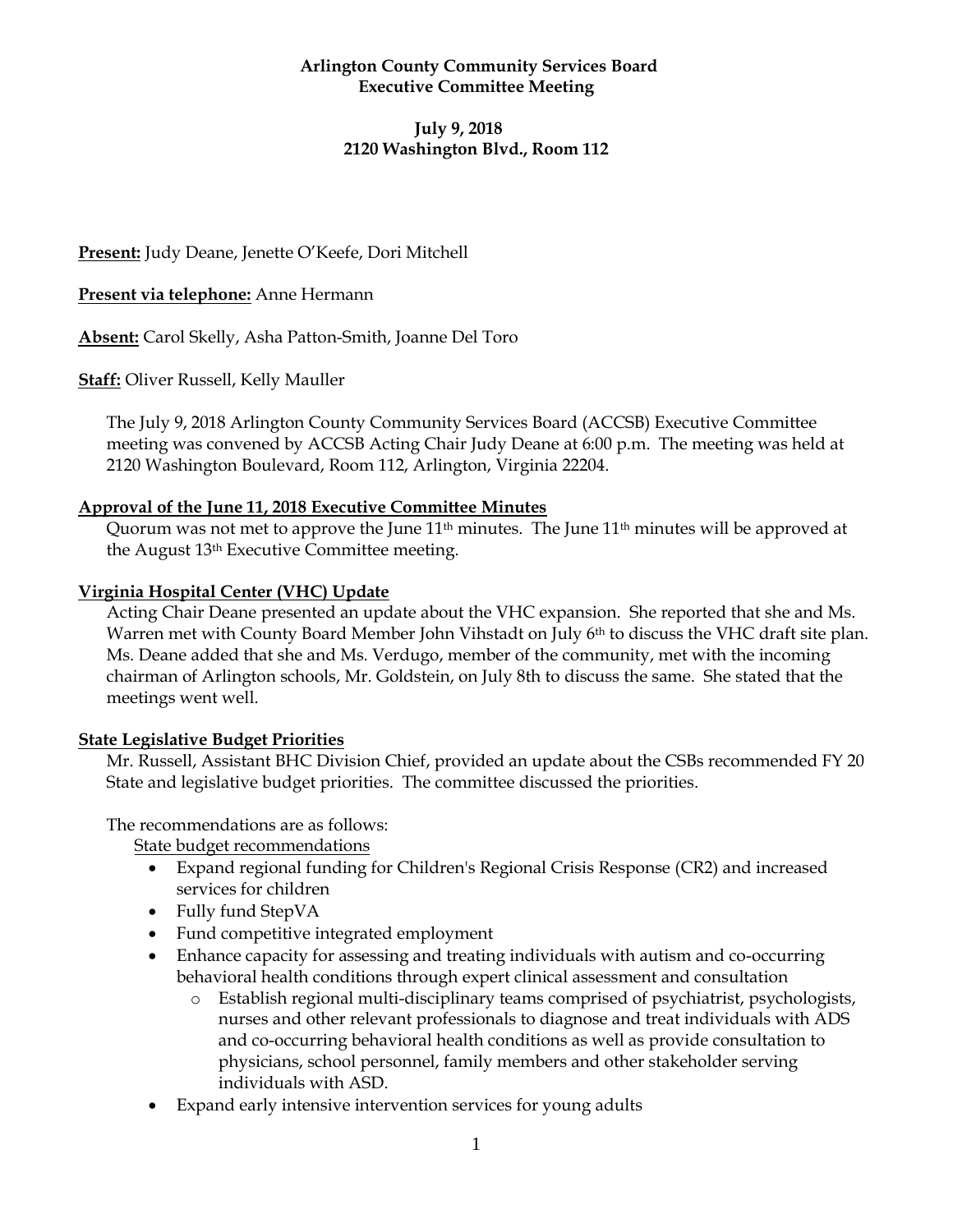• Confronting the opioid crisis

State legislative recommendations

- Support for legislative action that would lead to increased utilization of Mandatory Outpatient Treatment (MOT)
- Legislative action to include individuals with caregivers over the age of 60 in the Priority One wait list for the Developmental Disabilities (DD) Waiver. Propose the following amendment to the Priority One criteria. Add "the individual lives with aging caregivers, aged 60 years or older

# **Reporting Measures**

Mr. Russell reported out about the number of sentinel events and incidents reported for the month of June.

He stated that there were two sentinel events reported for the month of June; two deaths and one incident of attempted suicide. He added that the causes of the deaths have not yet been determined. The Sentinel Event Committee, consisting of the clinician, the clinician's supervisor, the division chief and/or assistant division chief and the medical director, will meet to discuss the incidents.

Mr. Russell stated that 17 incidents were reported in the group homes for the month of June. He provided an overview of the incidents. The committee discussed protocols for behavioral incidents.

# **Executive Director's Report**

 $\checkmark$  Mr. Russell provided a brief update about the Children's Regional Crisis Response (CR2) program.

Ms. Mitchell asked what services provides. Mr. Russell responded that CR2 Provides 24-hour rapid response to all youth (17 & younger) facing a mental health and/or substance use crisis. Counselors provide phone screening and face-to-face assessments, intervention, and supports. Services are provided by National Counseling Group. The program is a State funded regional program.

Ms. Mitchell asked how individuals find out about CR2. Ms. Deane responded that individuals can find information about CR2 from the schools, if a police incident occurs, through the National Alliance on Mental Illness (NAMI) as well as several other organizations.

- $\checkmark$  Mr. Russell reported that two of the recently interviewed candidates for membership to the full board have been recommended to the County Board Office for approval. Ms. Mauller is continuing to schedule meetings with potential candidates.
- $\checkmark$  Acting Chair Deane stated that there was not a huge response from the CSB members to commit to summer work sessions to develop events for the CSB 50th Anniversary Celebration scheduled for November  $2<sup>nd</sup>$ . She added that the first meeting will be held, on a date to be determined, in August.

# **Support Objective of a Wellness and Recovery Home in a Residential Community**

Ms. O'Keefe reported that the letter of support of a wellness and recovery home has been finalized. She stated that she will coordinate with Suzanne Somerville, Residential and Specialized Clinical Services Bureau Chief, and Kurt Larrick, Assistant Director, DHS, to determine how to distribute the